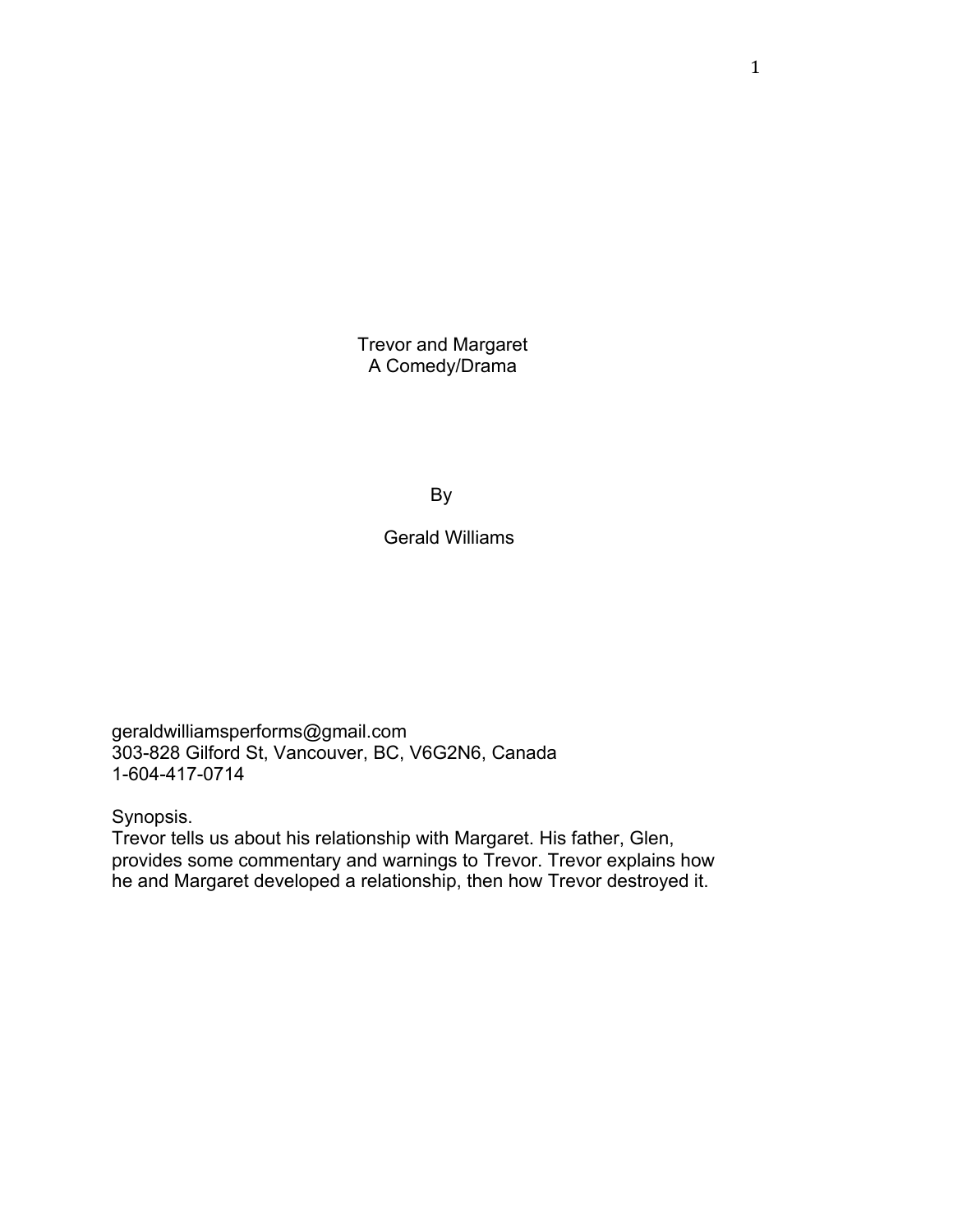**Character** 

Trevor: Late 20's, confident, charming, charismatic. Enjoys making people laugh. Broken.

Glen: Trevor's father. Mid 40's to mid 50's. Sincere, honest. Compassionate. Blue-collar worker. Has common sense.

Margaret: Trevor's girlfriend. Mid 20's. Attractive. Smart. Conservative dress and manner. Confidence based on ability.

Writing Bio

Began writing in 2013. Wrote short web-films, short plays. Have had plays accepted in festivals in Vancouver, Japan, and Ohio.

Script/Play development

2014 this play was read as part of a much longer play in a public reading.

2014 it was accepted into a festival of short plays in Vancouver, BC.

Setting

Trevor is standing centre stage. Margaret and Glen stand off to the side, but are visible.

Characters change locations depending on what is needed.

The stage should be warm and have rich tones.

Time Present

Note:

Glen and Margaret are only aware of each other when they are obviously in a scene. Trevor is always aware of them.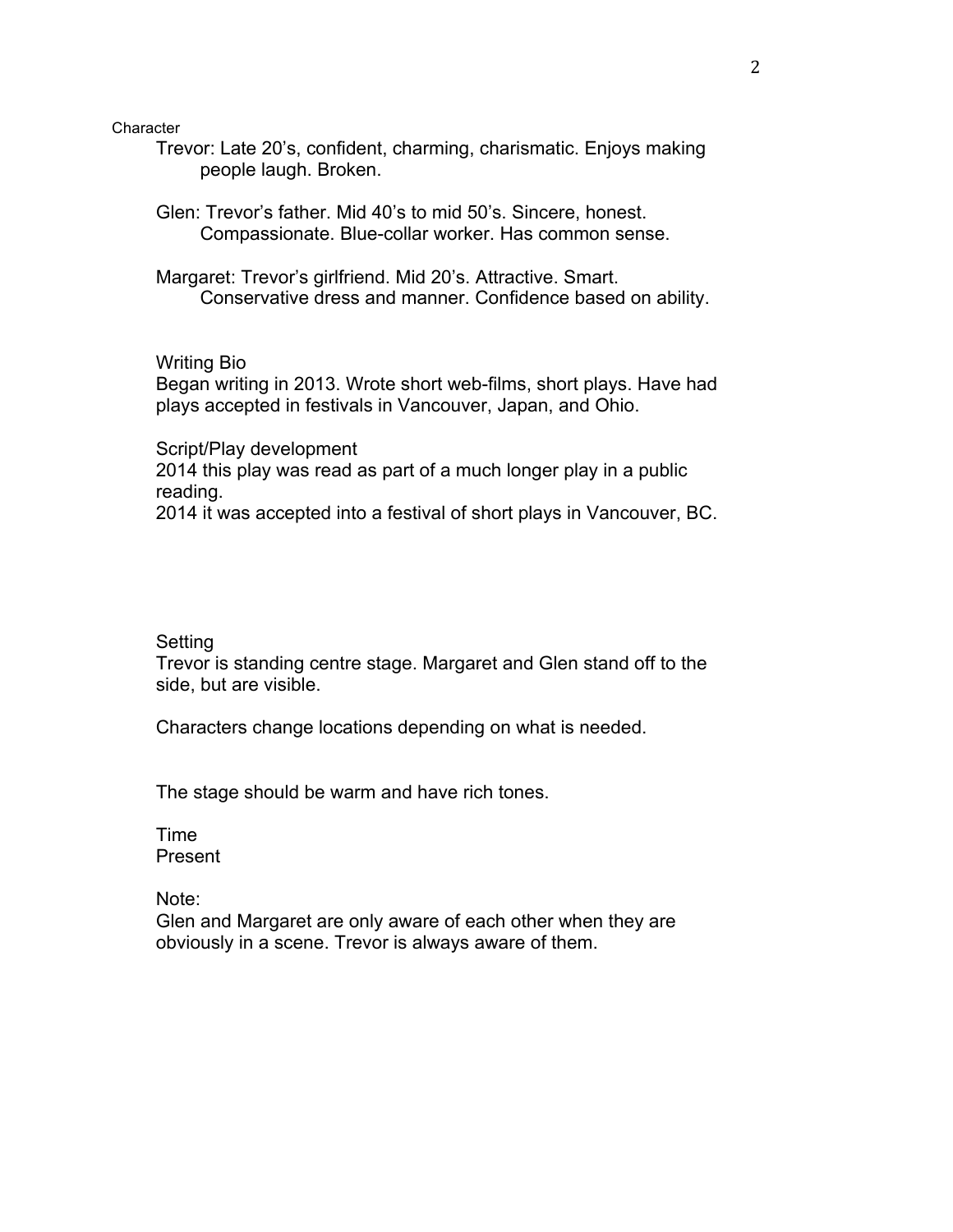*Trevor alone on stage centre addresses the audience directly. Glen and Margaret sit upstage just in shadow*

### Trevor

Hey everybody. It's really super you'd come to see me. I got a question for you if you don't mind, and I don't mean to be vain, but I mean everybody's insecure right? So, this is kinda embarrassing, but, how do I look to you? Do I look ok? I'm not like classically good looking, I'm not butt ugly, but, am I a ten? An 8? I kinda think I'm a six. Does that sound right? I know looks aren't important, it's about what's inside right? You didn't choose your love partner based on looks right? That would be so shallow. You all seem like you live to a higher ideal, I respect that. I really do. So, when I tell you my dick is like really small you won't think I'm a freak. Some of you might even wonder, how small? Some of you? Anyone?

If you go to the beach in the summer you might even get a chance to see it. No, not the nude beach, I'm not an exhibitionist. I go to public beaches, family beaches. I like family. I'm that guy on the beach who wears a skin tight, sheer white bathing suit. Well, bathing suit's the wrong word. (amusingly threatening) I wear a thong – a bright white thong. It clings when it's wet. Laugh. Yep, I'm that guy who sits beside you on the beach and you get that feeling of "fight or flight". Don't fight, make peace not war…

#### Glen

People don't like that, Trevor. Be nice to people.

#### Trevor

Ah, my father. His name is Glen. He loves me. Don't you Glen. You love your only son don't you?

#### Glen

Don't be stupid. Every father loves their son. What kind of father doesn't love their son?

#### Trevor

Love. Everyone wants love. To love and be loved….sounds ideal. That's simple. I want to love and be loved. Sounds true. Feels true. Yeah, here's the catch, I don't think it's true. I want to be loved. Sure. To be loved. Have someone focus just on me. I just have to be me and someone loves me. Life would be easy right. That's what we want right? We want, unconditional love. To love…not so much. Too much hard work. Too much. Some people fall in love, others are loved. Any of you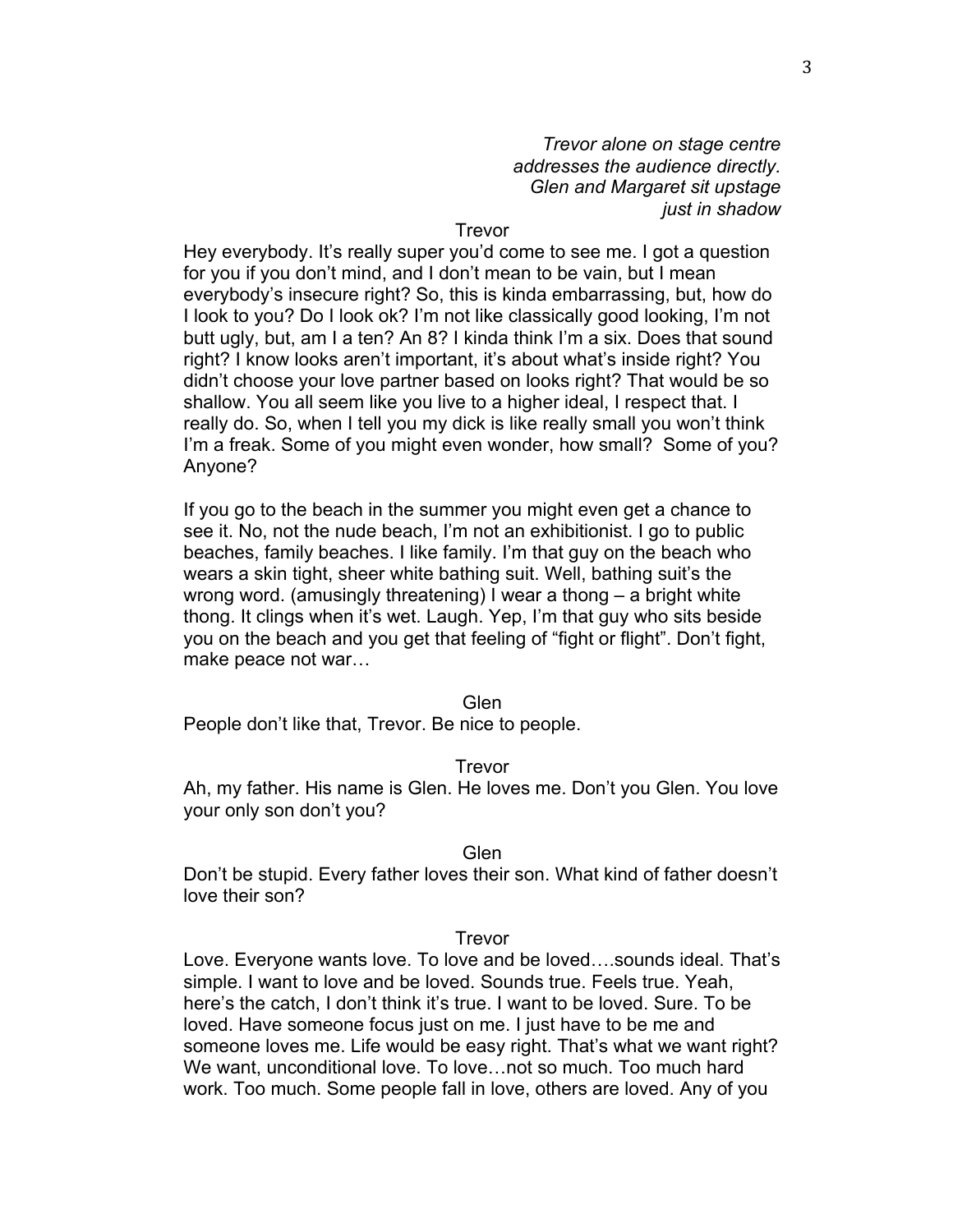want to fall in love tonight? I have a small present I can give you…it's wrapped in a white thong…..laugh…..

### Glen

(Slaps Trevor on the back of his head) That's enough Trevor. I'm here. You don't need to talk like that when I'm here.

> *Glen reveals too much, and collects himself.*

### Trevor

I have a computer company. I'm a *consultant*. I'm on lists. "Brightest minds under 30," "The Next Leaders", crap like that. I make apps. They sell. Very well. I bought a few of apartment buildings. I work when I want. I am a publicly traded company. It's small. Not like my penis small, but small. I used to work with others, had a larger staff. I don't anymore. My mind is my asset. The fewer the people the better, right. Fuck people.

(*Margaret approaches*)

**Margaret** Cursing just shows you're too dumb to find the right words.

Trevor (to audience) My first real relationship was with a woman.

### Margaret

We were good.

### Trevor

(*Surprised. To Margaret*) We were good. (*Pauses. Confidentially to the audience)* I wanted to have sex with her brother and she got in the way. (*Laugh*). I was doing a summer internship, at a computer firm. She was doing the same. We didn't talk much. Derek, her brother, came to the company campus to pick her up one day. He was proud of her. He called her "sis" she called him "bro". They were so "movie of the week" family. All "straight white teeth". Geez. I started talking to her. She knew who I was. She was into programming. She knew who I was.

Trevor (*to Margaret*) You seriously have no idea who I am?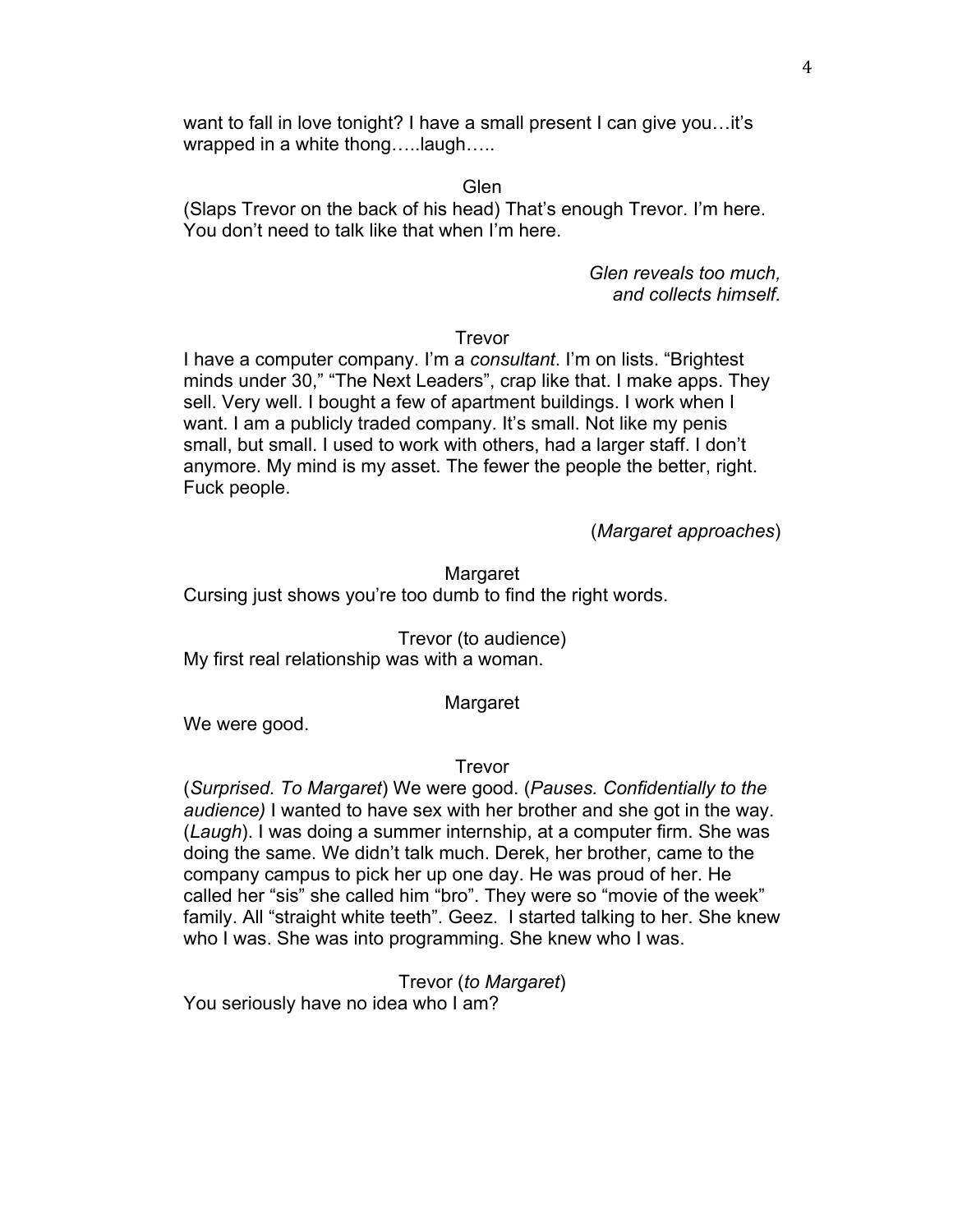Trevor, sorry, really, but did you invent science or something. (*Laugh*) You're making yourself out to be pretty special, and I've never heard of you.

### Trevor

You didn't Google me when we met?

### Margaret

Oh, wow, you're such a freak! Google you? No, I didn't Google you. Do you Google people when you meet them? Who does that?

### Trevor

But, Margaret, geez, you're so smart. And talented. Aren't you thinking about who you're working with?

#### Margaret

What for? Jesus. What're you a spy or something. This's an internship. I've got a good future ahead of me, why should I be "concerned" with who I'm working with now.

#### Trevor (*To Audience)*

After our internship we kept seeing each other. I don't know how to explain it. I liked her. She kept me honest. It was like breathing air for the first time.

#### Margaret

I'm not interested in "shock value". Get a real bathing suit, or don't come to the cottage.

#### Trevor

You think your family're that shallow.

#### Margaret

Shallow? That bathing suit makes you look like an aggressive, unattractive, hooker. If it weren't for the unattractive part I could get into it.

> Trevor moves in to kiss Margaret.

Trevor (*intrigued*) Really? Aggressive hooker is your thing?

#### Margaret

Pay attention, the take-away from this little chat is: *take away* that thong bathing suit and get a real one for my family weekends.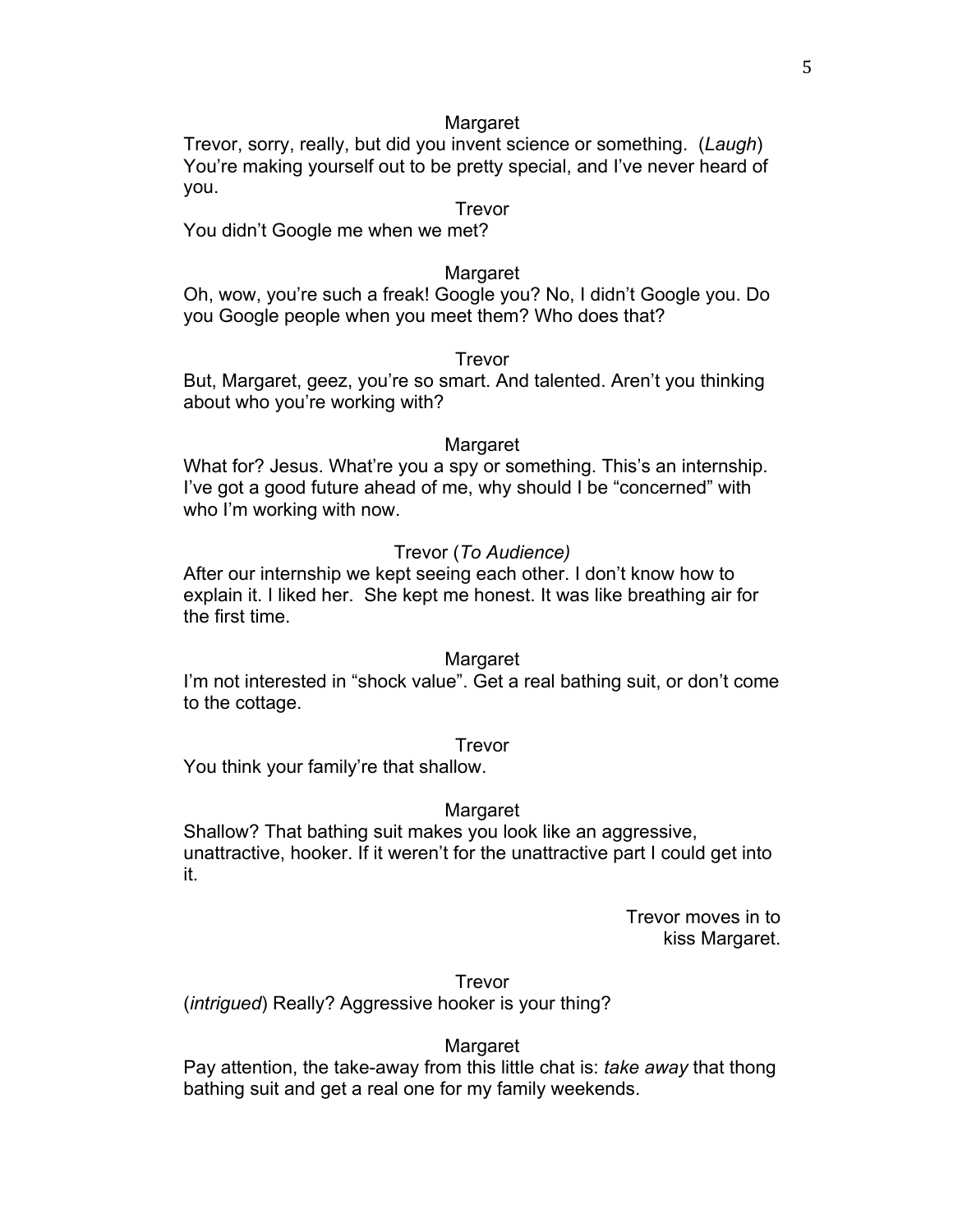### Trevor

(*foreplay*) Aggressive hooker….

### *They kiss*

## Trevor (to audience)

Her family. Geez, she loved her family. The love for her family was so emotional….physical, like the way a drunk guy loves to piss…that deep satisfied "ahhh"…(laugh)….

## Margaret

Why don't we just go with Derek and Carol? You know he wants to marry her, which means, (*playfully*) who knows, one day, Derek and Carol's kids and our kids being cousins.

### Trevor

Since when did you want kids?

## Margaret

Ok, so we can be the coolest uncle and aunt. We can teach socially questionable things without being held responsible

### Trevor

(*mocking warmly*) Ooohh, you're so right, we could lead them astray, cause them to question the necessity of aerating her white wine.

## Margaret

She does have a thing about that.

Trevor

I wonder if she aerates Derek before uncorking him.

## Margaret

Don't make jokes about my brother like that. He knows it's no coincidence you always change into your bathing suit the same time as him up at the cottage. You have enough dangly bits of boys too oogle, so, stay away from *my* family "jewels."

**Trevor** Don't worry, I have a rule, never bone the girlfriends brother.

## Margaret

"bone"? Who says "bone"?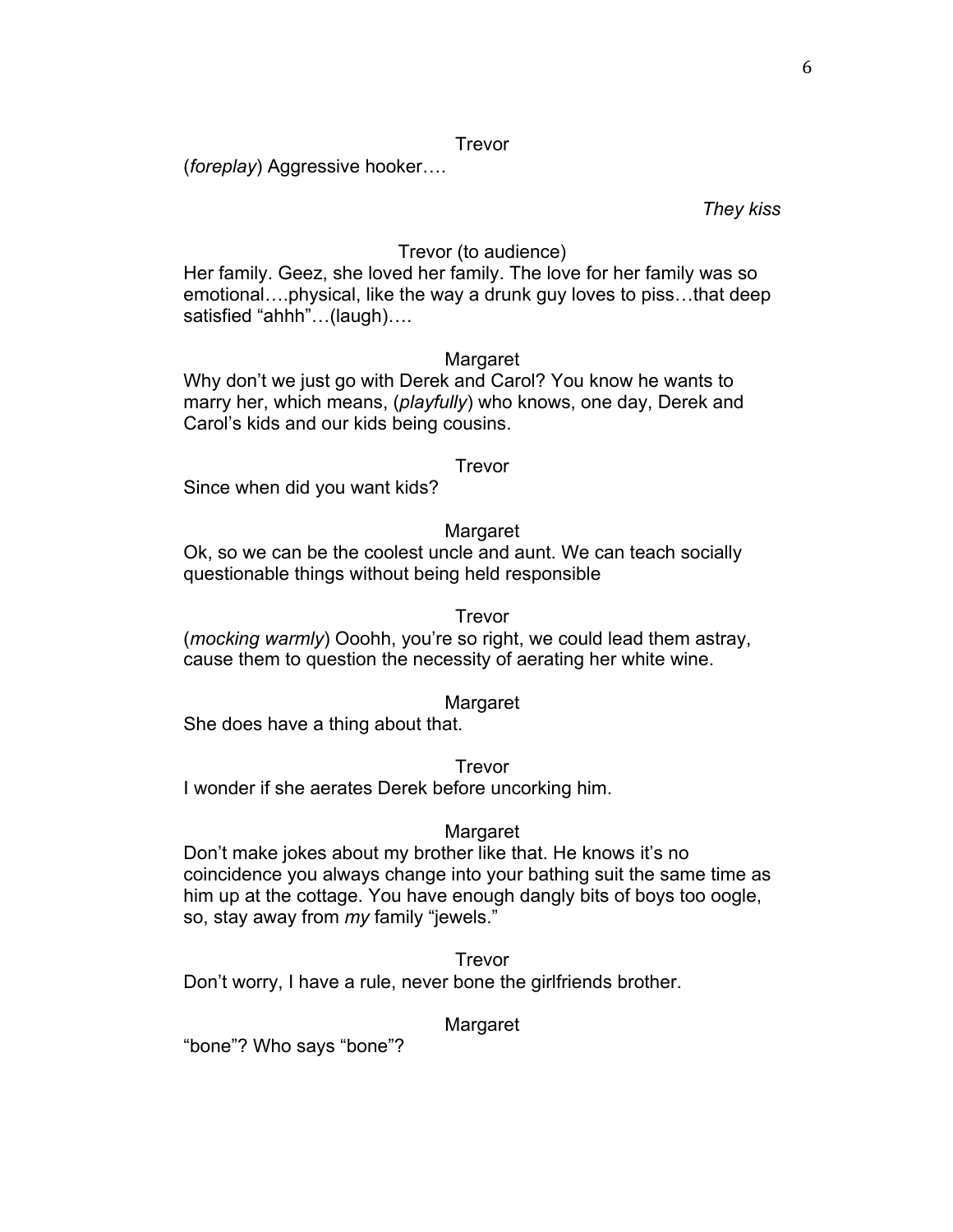Trevor

Carol's kind of a bitch, anyway. You know she sent me an email asking me for a job. Seriously? I sent her my Dad's email and told her to say I was recommending her. (*Laugh*).

## **Margaret**

Who were you trying to get at with that, Carol or your Dad?

## Trevor

It was just a joke.

## Margaret

Well, help her. You always complain about trying to find someone to help you do your stuff. And you know Derek'd appreciate it.

Trevor

Yeah. Or course. Ok, I'll call Derek and see if she still needs work.

## Margaret

(Jokingly) Just don't *bone* her.

# Trevor (*To audience)*

Margaret got a job with a major place in the valley. She could see the future. She wanted me to be with her. Really. Barbeques in the backyard. Co-workers becoming friends. Having dates at the company dining room because our lives are filled with purpose, and meaning. Summer vacation at the cottage grandpa built for the annual family lovein. We tried for a while. I tried.

## Margaret

You told my grandfather that you thought he had a nice bum? You did not say that?

## Trevor

He's cool - when his teeth're in. He sure treats you like a little princess.

## Margaret

Why would you say that to him? Geez. He told me I needed to be careful of you.

## Trevor

I was being nice. The guys so fit. He's 80 something and he still swims in that damn lake everyday. It's freezing.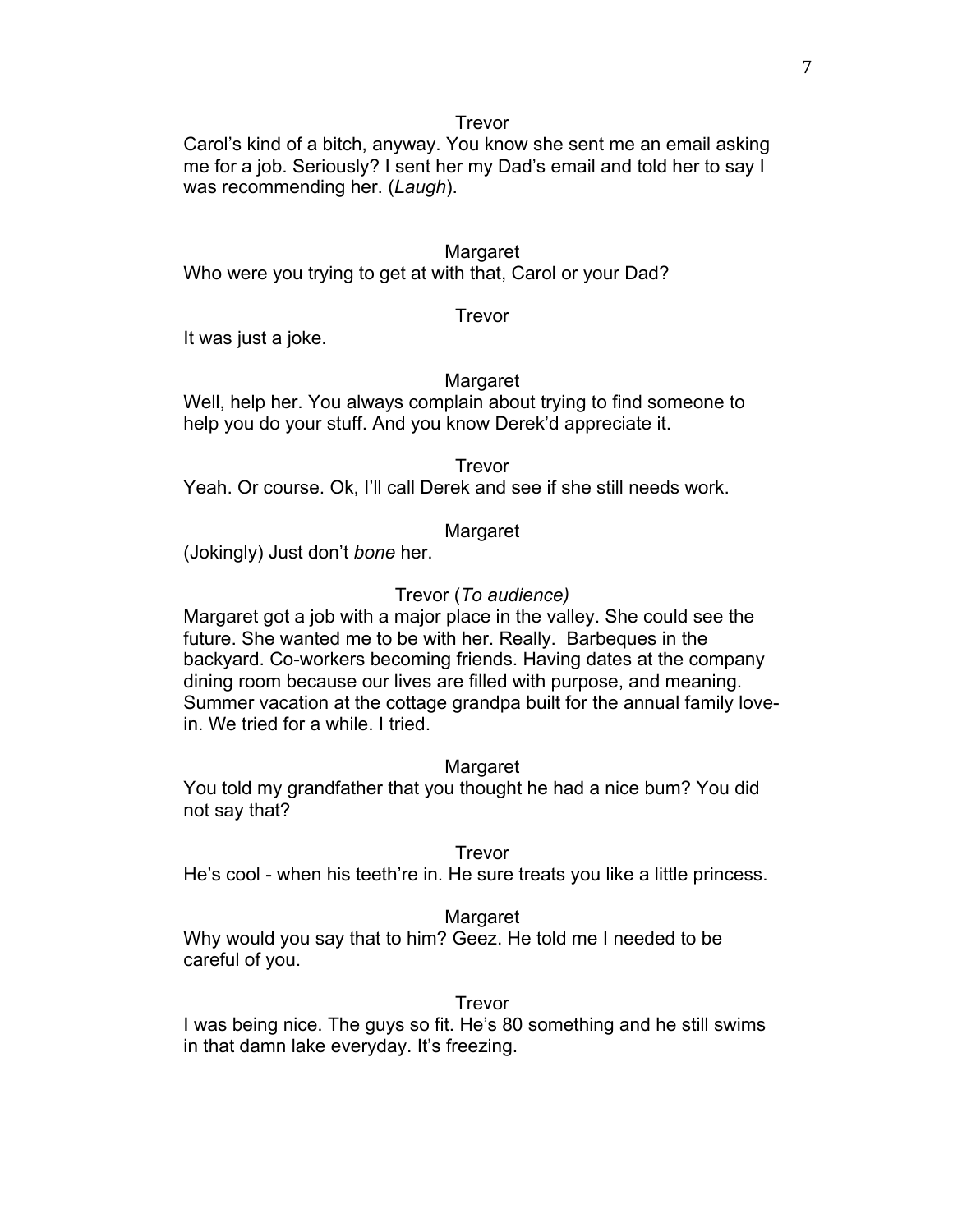I actually think he likes you.

Glen joins them. Trevor steps aside. Glen and Margaret are unaware of Trevor.

Glen

It's nice of your family to let Trevor come up to the cottage so often.

Margaret

They love having him up there. He sure knows how to make things exciting.

**Glen** Yeah, good. Well, I hope he's no bother.

Margaret

He's not Glen. You don't need to worry.

Glen

What? I'm not worried about anything.

#### Margaret

He told me he's done some outrageous stuff in the past. A little trouble for you while he was growing up.

Glen Kids go through phases. Everyone's done stuff, right?

**Margaret** 

He's not a bad man. He's got a peculiar hobby, but he's very considerate.

#### Glen

Oh, his *hobby*. You know about that?

### Margaret

We're pretty open about things. Glen, I hope you don't read me wrong, I like being with Trevor, I'm not going to wish he were different than he is. If I don't like what he does I tell him straight up.

Glen You're good at standing up for yourself.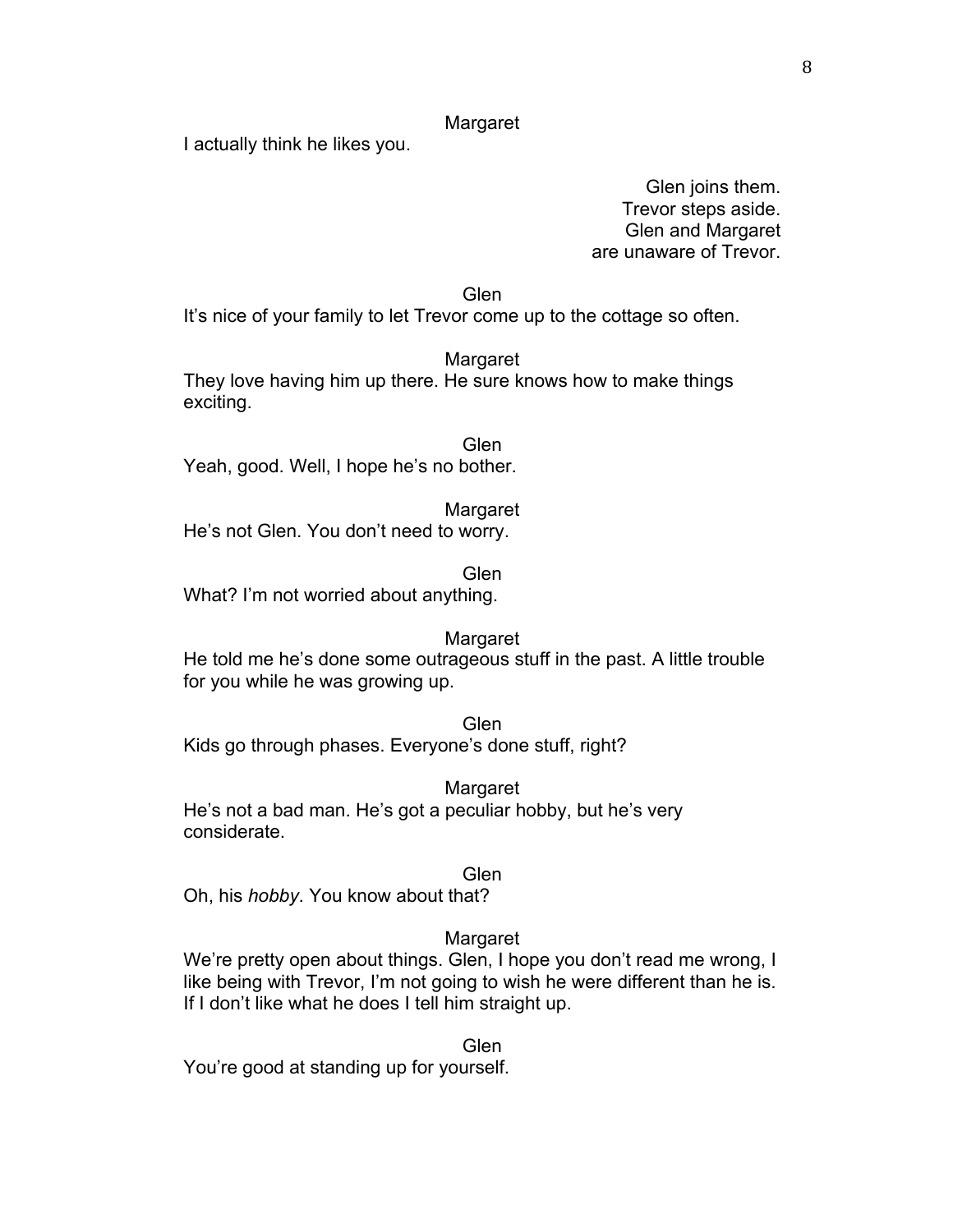9

## Margaret

I like that you worry about me. Thank you for doing that.(*Margaret kisses Glen on the cheek – Glen reacts warmly.)* You and Trevor really are alike in a lot of ways.

## **Glen**

Oh. Good.

## Trevor

(*to the audience*)

Her family. God her family were so Disney. Pure, sweet, sincere. So sincere. You could picture them being in a TV commercial for something wholesome. Like butter.... "Yummy! Let's go hiking and stay healthy""

## **Margaret**

My mother asked me when we're getting married.

## Trevor

*(Laughing)* Really?

## Margaret

She says that with my job I'm going to become too busy and miss out on life.

## Trevor

Marriage will keep us together when your job becomes more interesting than me, right? What a boring way to live.

## Margaret

Nothing'll ever be more interesting than you, and don't worry, I told her I wouldn't be caught dead marrying you. (*Laugh*) We have a good thing. It doesn't need to change. You don't want it to change do you?

## Trevor

No, it's perfect. I like our life.

## Margaret

You like your life. You have no idea about my life.

## Trevor

Wow, you're cruel. I know all about your life. Job you love, seriously saccharine family, sex when you want. I'm like a sexual appliance.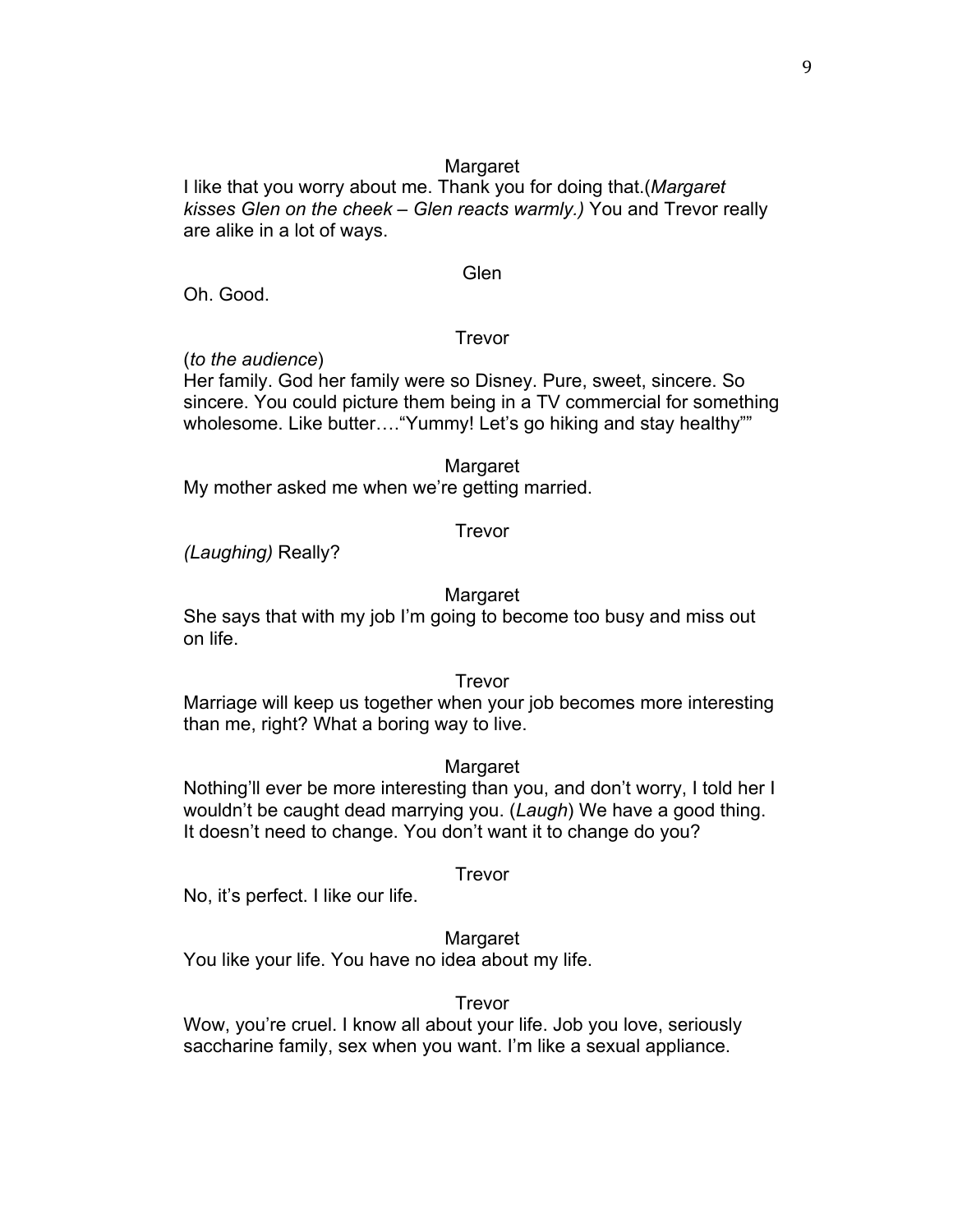A sexual appliance with a sense of humor, and a mind of it's own when 20 year old rough trade is around.

## Trevor

Rough trade but never free trade.

Glen joins them

### Glen

Margaret if you are going to buy a house, buy only new construction, or before the 70's.

## Trevor

Geez dad, leave her alone.

## Glen

What am I saying? I know houses, and I know what you should buy and what crap you shouldn't, and I'm telling you, if you buy before 1970's, that's good solid building.

## **Margaret**

I still haven't decided which area I want to live.

## Glen

Easy access to the highway. Good transportation network is important for resale.

### Trevor

Listen to your advice? You've lived in the same house for, like 40 years.

Glen I know real estate, and you know I know real estate.

## Margaret

You haven't considered moving Glen?

## Trevor

(To Glen) I keep telling you, take one of the condos. Geez, take a whole floor, I've got enough of 'em.

## Glen

Moving's not for guys like me. Everything's here. I don't need anything else.

## Margaret

When I buy a big house, you can come live with me. With us.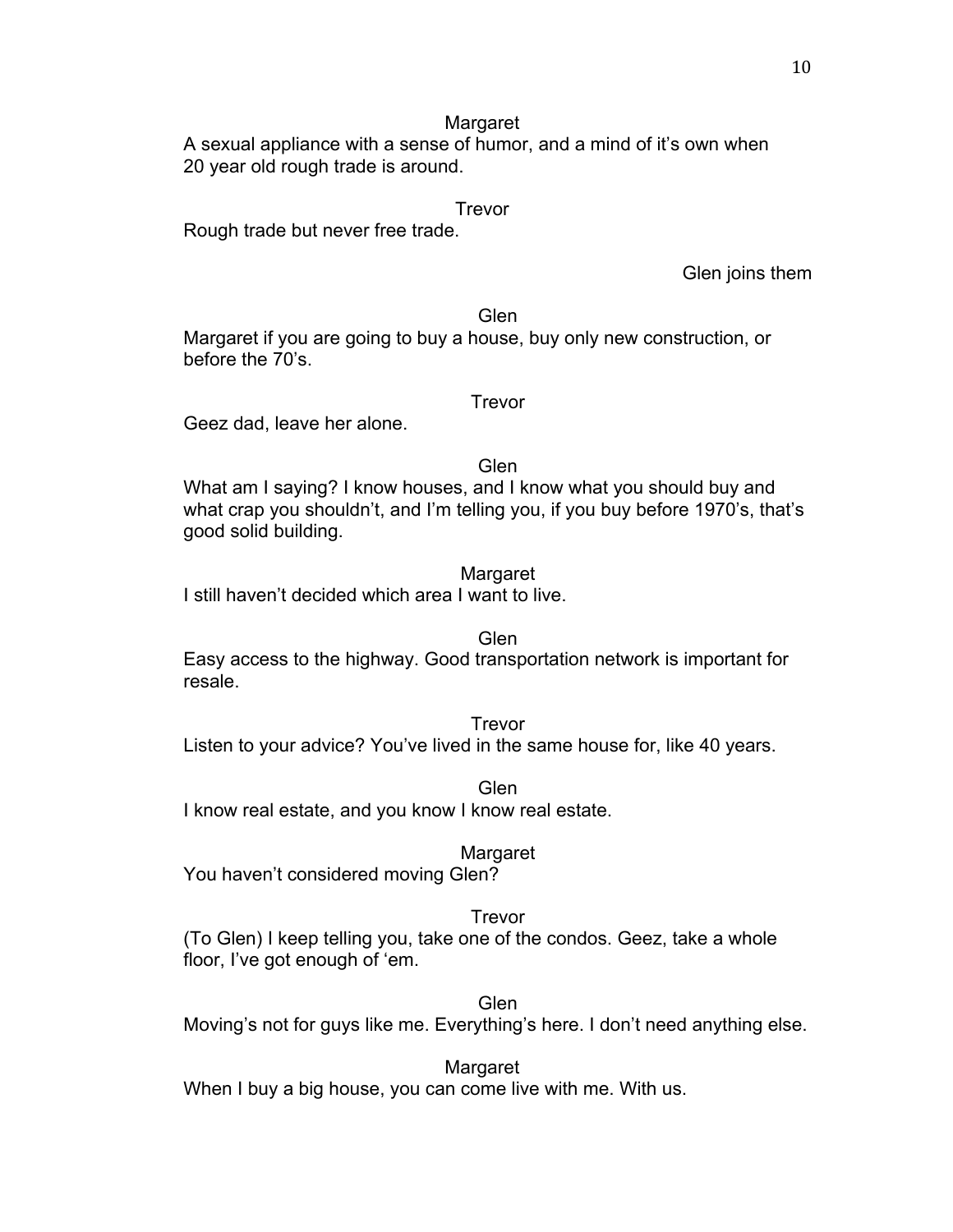## Trevor

Ahh, sweet. (*To the audience, feigning a sombre tone.*) She never bought a big house. Dad never moved in with her. (*Glen gets up and somberly exits. Margaret looks after him wistfully – Trevor continues in a light tone)* Oh geez, you're expecting something bad to happen right? Seriously folks try and be a little more optimistic, for chrissake. I mean, I'm happy right, so this story's gotta have a happy ending right? Don't worry, happy endings all around….Dad got a girlfriend…Nancy, he moved in with her. Trevor I like being with you. It's safe. Margaret That's good. Trevor We fit together. We should get married. **Margaret** Well….you're serious? Trevor My dad likes you. Margaret (*laugh)* I can't believe you said that. Trevor What? He does like you. Margaret I know he likes me. I like him. I just didn't think you cared what he liked. Trevor (*pause*) You know what I mean. **Margaret** You always said you don't want to get married. So, why the change? Why now? Trevor

We get along. We have fun. We both understand computers.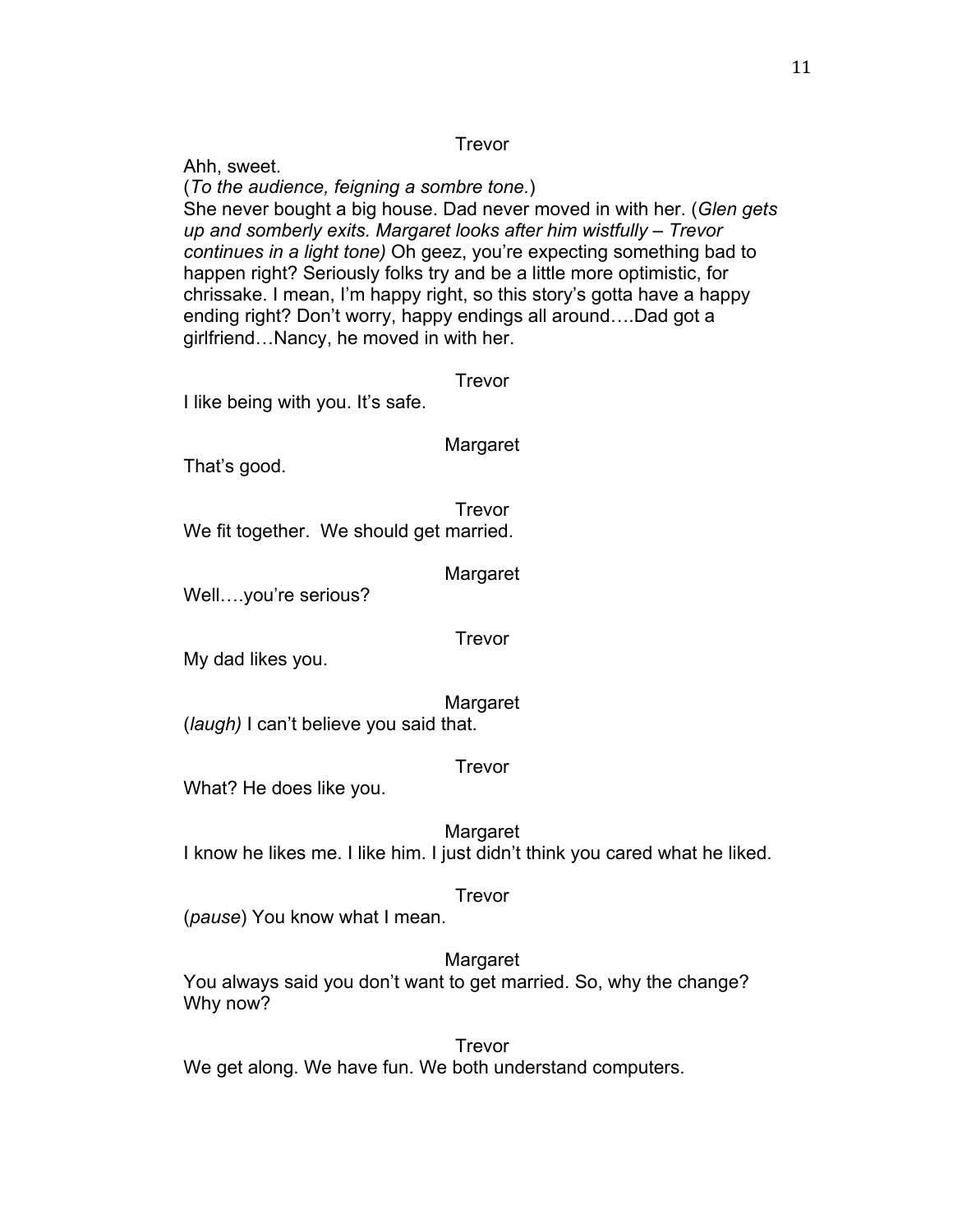Yup, we understand computers.

Trevor You know what I mean. We have so much in common.

**Margaret** (*cautiously)* Right. We do. We have a lot in common.

## Trevor

That's what I'm saying. (*Pause*) You mean why do I want to get married now? That's what you mean?

Margaret For starters, ok, why do you want to get married now?

Trevor

I'm afraid of losing you. I have you, and I don't want to lose you.

## Margaret

Why do you think you'd lose me?

### Trevor

Not lose you. Drive you away. I'm afraid I'd drive you away. That you'd leave me.

### **Margaret**

Because you're gay, and bone boys?

## Trevor

Maybe. You never mention it.

## Margaret

Neither do you. (*Pause)* It isn't important. I don't know why, but, it isn't. It's like your hobby, like you like hockey and I like football. You watch your games on your tv, and I watch on mine.

Trevor You don't think I'll leave you because of that?

## Margaret

*(Beat*.) You'd never leave me.

## Trevor (*To Audience*)

She was right. I'd never leave. I never leave anyone. I don't even leave guys I pay; I talk till they get so bored they want to leave.(*Laugh*)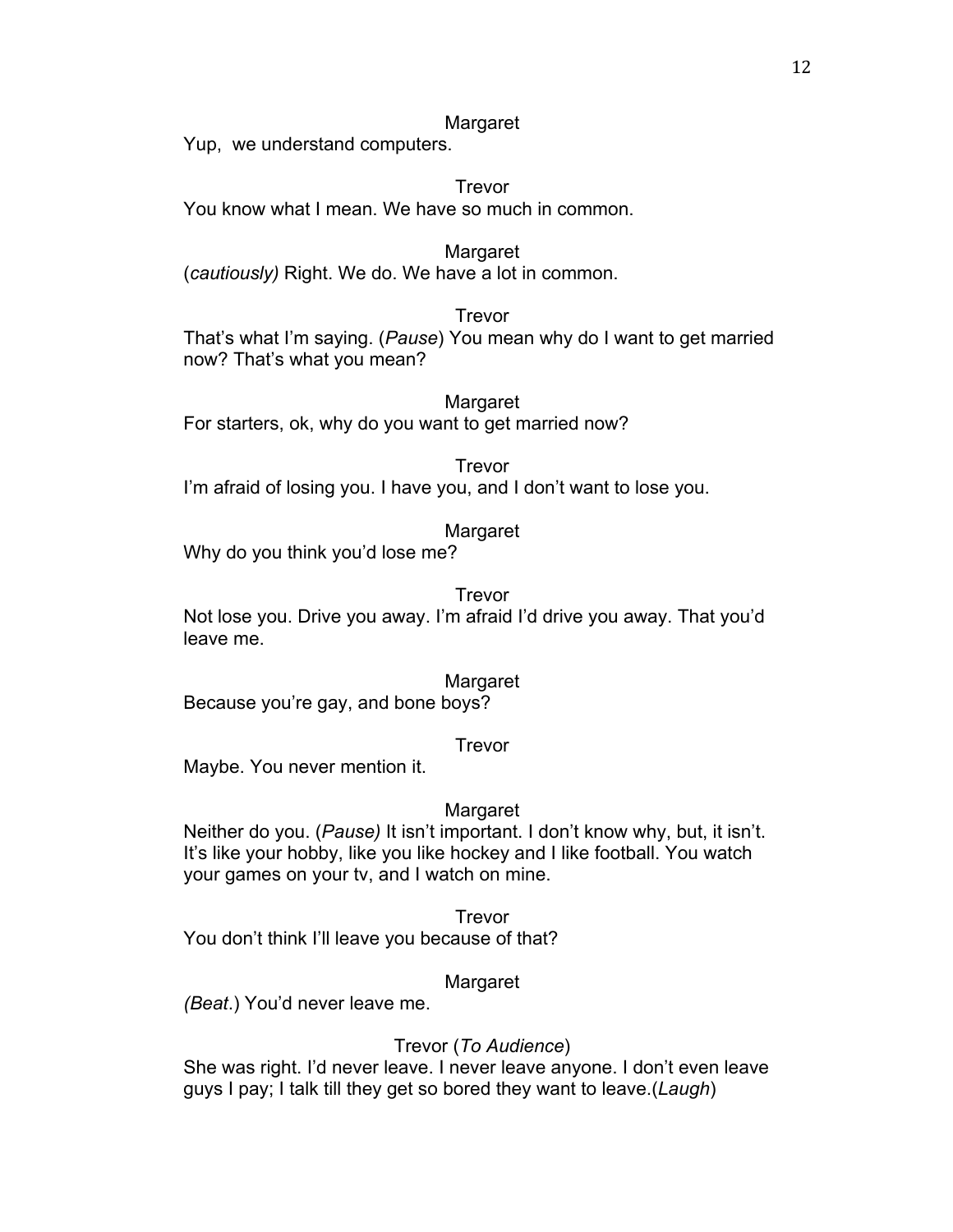# Trevor (to Margaret)

You don't think I'm going to have a big moment in my 40's and say "I've been living a lie, and now I need to be me?"

Margaret You'll never be a very good drag queen. You don't do good drama.

*(laugh)* Fuck you.

Margaret

Trevor

Besides. I know you take care of whatever you need. It doesn't affect us.

## Trevor

You don't mind?

Margaret No. I don't…. If it were someone else, maybe. But…. You seem..complete.

Trevor

Complete?

Margaret

Yeah. Complete. That fits.

Trevor

Complete. I seem complete.

# **Margaret**

I never thought about that before. That's the best word. You're like a good computer game. Good to play, an excellent way to spend time. But, there's a lot going on underneath, I don't know what it is, but I'm ok with that, it doesn't affect me, doesn't affect us. You're a game ready for market. And I enjoy playing with you.

Trevor

So. Play with me. You'll marry me?

# **Margaret**

Yes, but, first, answer the question. Why do you want to get married now? Why are you afraid *now* that you'll drive me away?

*Margaret doesn't see the next exchange.*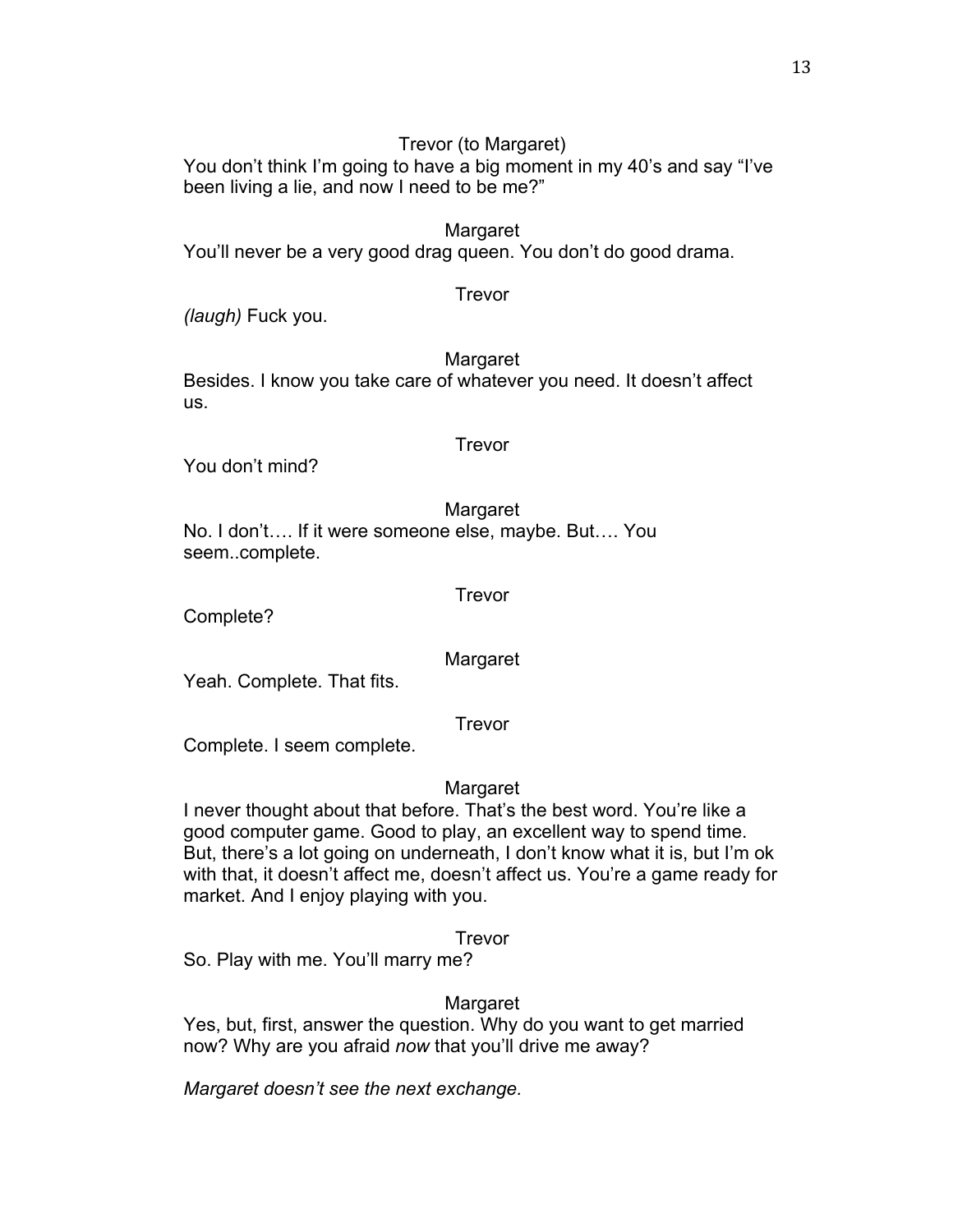## Glen (to Trevor)

He's afraid. Afraid and a liar.

## Trevor (To Glen)

Fuck off daddy.

Trevor (to Margaret) Nothing. I'm not afraid of anything. I want to keep you.

Margaret It doesn't have anything to do with your Dad and Nancy does it?

Trevor

What? Are you serious?

### **Margaret**

Well, your dad's finally found someone. It's been something like 20 years since your mom died right?

### **Trevor**

Why would you say that? That doesn't fuckin' make any sense.

### Margaret

Relax. I'm just saying, it's like you're both finally moving past that. Her dying.

### Trevor

Look, (*sarcastic*) *Dr*. Margaret, now that Dr. Phil's off the air it's super you're filling in for him…. but seriously, I was too young to even remember her, so I never "lost" my mother, I never had one.

## Margaret

Sorry, I just want to make sure you want to do this, and not because of your Dad.

### Trevor

Don't worry about it, it's not a big deal.

## Margaret

Ok. I love you.

## Trevor (*To audience*)

(*Beat*) (*anger, outrage*) Seriously? I mean what the fuck. We fuck once every 10 days. I go to her place all the time. I cook. I listen to her talk about her fucking job. I want to marry her, so why is she telling me she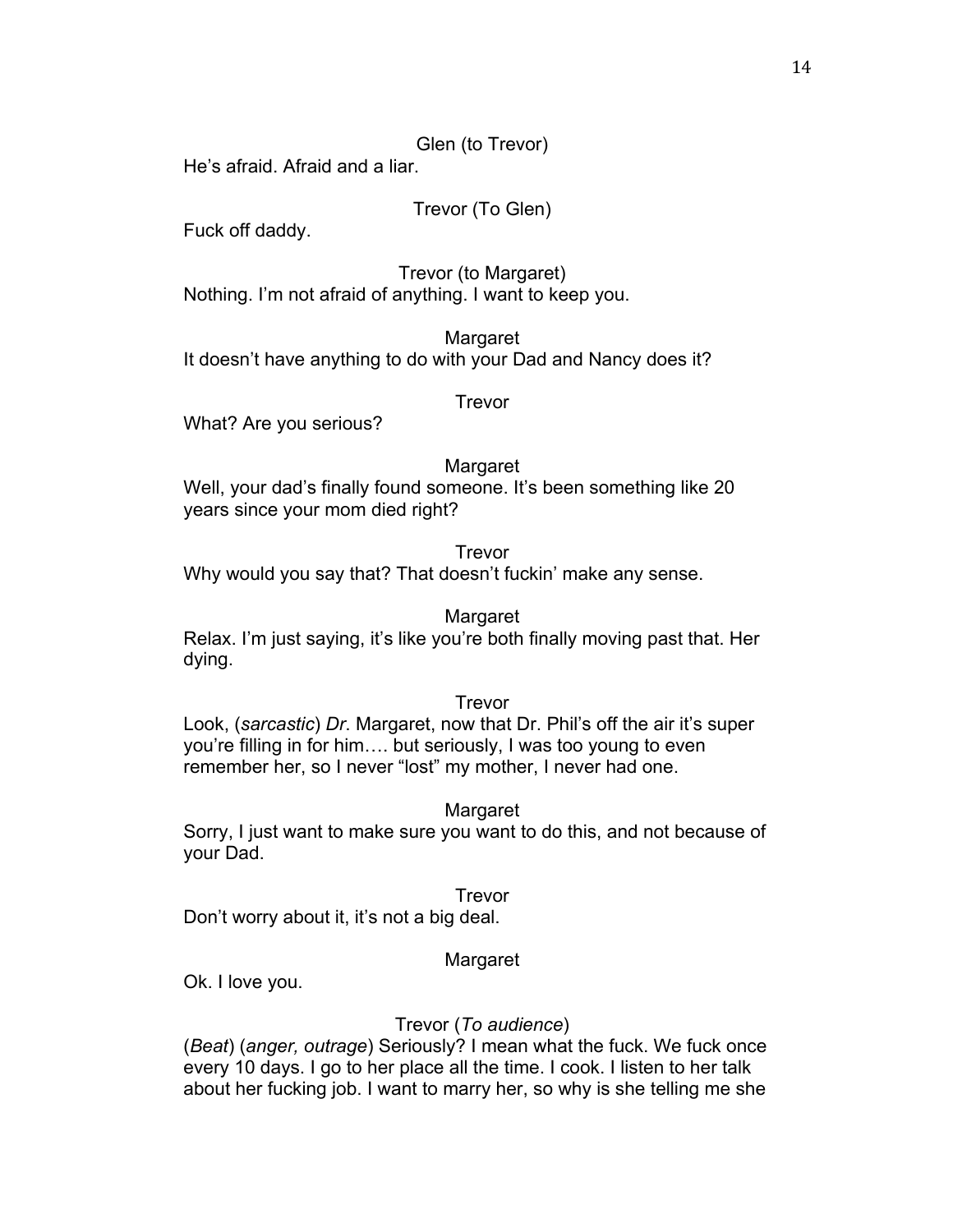loves me. I know she fuckin' loves me, if she didn't love me I wouldn't be fuckin' marrying her would I. Shit. What does love have to do with this. I'm rich. She said I was complete. If I'm so complete why does she have to say she loves me, because let's face it folks, you know she isn't saying she loves me. You know what she's saying is, "do you love me?" that's what she's saying. She wants to make sure I love her. Fuck.

## Margaret

(*patiently*) I love you.

## Trevor

(*to the audience*) She loves me. We have a good time together. I have my other stuff. My stuff she isn't part of – my "hobby". She has her work. It's enough. I need to love her too? Love isn't a promise, it's commitment, a bond, a tie ,something that owns you – I don't want that. Don't need that. She said it. I'm complete. Adding love doesn't make me complete, it makes me vulnerable. Empty. It puts a hole inside me. I'll find someone else to fill that hole. Fuck that. Fuck her. *(calming down.)*

Trevor (*To Margaret)*

I love you too.

## Margaret

I'll marry you.

Trevor (*To audience*)

I took her brother, Derek. I took Derek out for a drunk one night.

# Margaret

You're taking Derek out? He'll love that. He looks up to you. (*Teasingly*) Just don't bone him (*laugh*).

Trevor (*Laughing*) Don't force me to make promises I can't keep.

## Glen

(warningly) Don't Trevor. Just don't.

# Trevor (*To audience*)

Some girls started hanging with us, it wasn't suspicious, he wasn't suspicious, he's a good looking guy, fit, we were spending my money, conspicuous consumption, why wouldn't the girls be attracted, (*laugh*), 500 a piece those girls cost….I knew 'em….I'd used 'em before.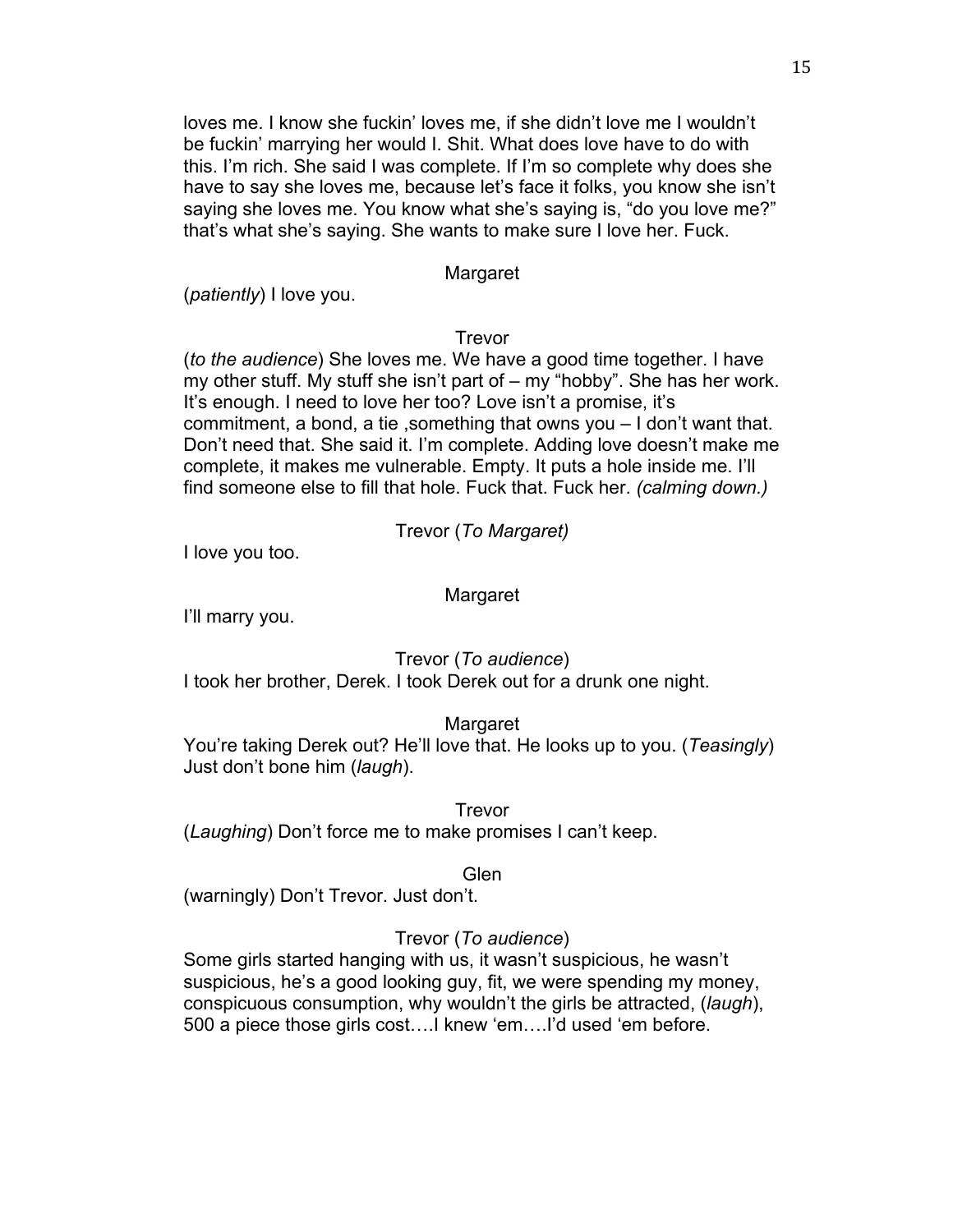Remember that him and Carol invited us out for dinner next week. I think they have an announcement. So you taking him out now is perfect.

## Trevor (*To audience*)

Those girls were good. The right touch of angel and whore….every straight boys dream, you know. He was pretty embarrassed the next day. They were worth every penny. He didn't admit it exactly, but he knew what'd happened. And if he ever forgets I have enough pictures of my little dick in his mouth to make his gag-reflex kick in.

### Margaret

What happened to you guys the other night?

### Trevor

Nothing, special. Well, nothing extraordinary, everything I do is special. And you know, now that him and Carol have set the date, he's going to be my brother-in-law, and I guess I'll see a lot more of him.

### Margaret

He told you they're engaged.

### Trevor

Like brothers. We were bonding.

### Margaret

Carol and him have been fighting.

### Trevor

Because we were out partying a little? What a bitch? I told you. She's always pulling some shit out of her ass. Geez. I mean.

### Margaret

Carol said she saw photos of your *party* on her computer, in her office?

### **Trevor**

In her office? How could Derek put photos on her computer? The place has more security than where you work for chrissake.

## Margaret

Right. (*Pause)* the photos had to come from someone inside her office. Your office. Behind the firewall.

#### *(Pause)* **Trevor**

Did she show you the photos?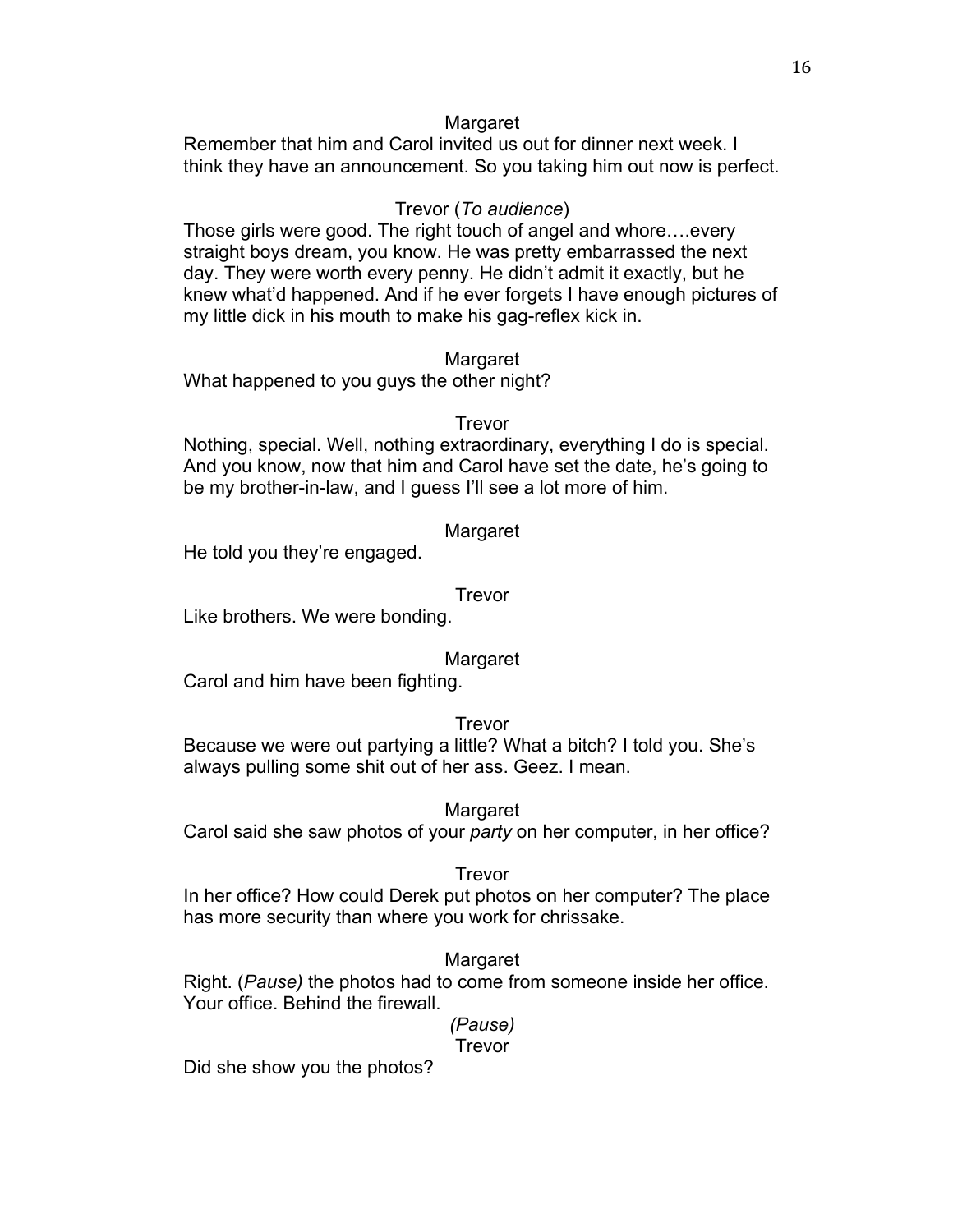## Trevor *(To the Audience)*

I gave Carol a raise. More vacation time. Same pay, fewer hours. She quit. She did marry Derek. She never complained, never filed a complaint against me for harassment or whatever. I sent them a cheque for their wedding. 8,880 dollars. Why 8,880 dollars? What meaning does that amount have? (*Laugh*). Nothing. Chinese people think eights are lucky, so maybe I was trying to send them luck. (*laugh)*. They cashed the cheque.

Margaret

I was wrong about you.

Trevor

Yeah?

Margaret

You're not complete.

Trevor

Yeah. Now you're going to say something clever? I'm not complete, so I'm? (*pauses to give her room to answer.)* What? What am I? (*laugh)*

Margaret

I talked to your dad.

Trevor

Why?

Margaret

I want him to understand.

Trevor

Understand? Understand what?

## Margaret

Why we're breaking up. You thought I was going to explain to him why you did that? I don't understand why you did that. He's my brother, he trusted you, he treated you like a brother. I couldn't explain that to your father, I couldn't explain it to anyone. Why would you…..I don't know the word….why would you *abuse* him? Sexually abuse my brother? You buy sex all the time, why, why would you need to kill the trust he had. Why do you need to kill something good?

**Trevor** 

My dad must have enjoyed that conversation. Did you show him the photos. Derek has such nice teeth.